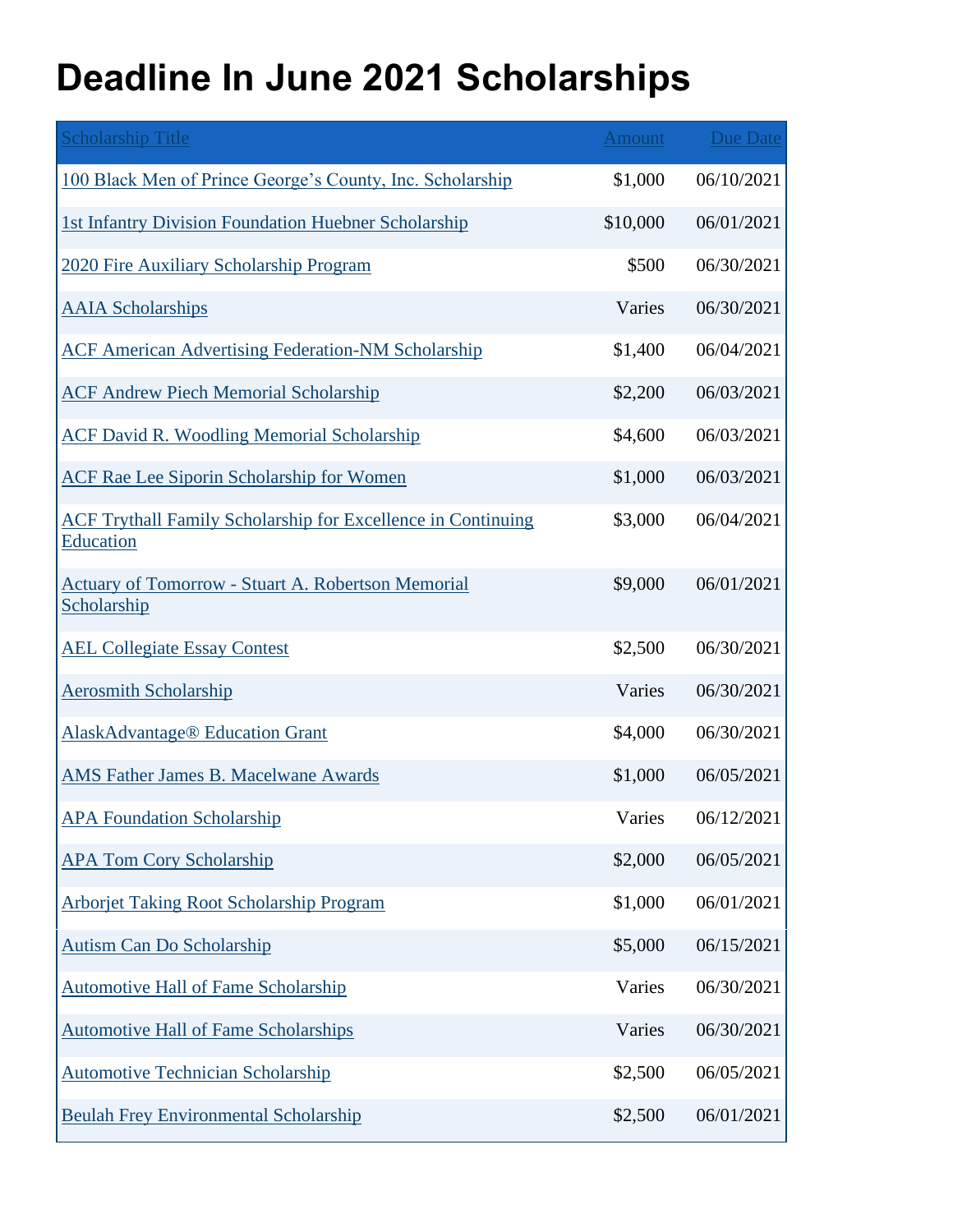| <b>Scholarship Title</b>                                                                     | <b>Amount</b> | Due Date   |
|----------------------------------------------------------------------------------------------|---------------|------------|
| <b>BOTH Scholarship</b>                                                                      | \$1,000       | 06/20/2021 |
| BPW Virginia Ruff Scholarship for Continuing Education                                       | \$1,000       | 06/30/2021 |
| <b>Breakthrough Junior Challenge</b>                                                         | \$250,000     | 06/25/2021 |
| <b>BVIN Agent of Change Scholarship</b>                                                      | \$2,500       | 06/15/2021 |
| <b>CACP Scholarship</b>                                                                      | \$3,000       | 06/21/2021 |
| California Assn. of Collectors Educational Scholarship<br>Foundation                         | \$2,500       | 06/30/2021 |
| Capture the Dream, Inc. Single Parent Scholarship                                            | \$1,000       | 06/30/2021 |
| <b>Chaffin Luhana Foundation Anti-Distracted Driving Scholarship</b><br><b>Essay Contest</b> | \$2,500       | 06/30/2021 |
| <b>Charlotte Pride Scholarships</b>                                                          | \$2,500       | 06/17/2021 |
| Christa McAuliffe Teacher Incentive Program                                                  | \$5,000       | 06/04/2021 |
| <b>Christopher Mark Pitkin Memorial Scholarship</b>                                          | \$1,000       | 06/28/2021 |
| <b>CIA Undergraduate Scholarship Program</b>                                                 | Varies        | 06/15/2021 |
| Clem Judd, Jr., Memorial Scholarship                                                         | Varies        | 06/30/2021 |
| <b>ConnectHER Film Festival</b>                                                              | \$5,000       | 06/15/2021 |
| Coupa Cares North America Scholarship                                                        | \$5,000       | 06/12/2021 |
| Credit Union of NJ Foundation Youth Scholarship Opportunity                                  | \$2,500       | 06/12/2021 |
| Daniel A. Terry Scholarship                                                                  | \$2,000       | 06/15/2021 |
| David Womack Memorial Alabama & West Virginia LGBT<br>Scholarship                            | \$1,000       | 06/30/2021 |
| Delete Cyberbullying Scholarship                                                             | \$1,000       | 06/30/2021 |
| <b>Delmar Foundation Scholarships</b>                                                        | \$5,000       | 06/01/2021 |
| <b>Diversity STEM Scholarships</b>                                                           | \$2,000       | 06/15/2021 |
| <b>Emerald Creek Scholarship Foundation</b>                                                  | \$10,000      | 06/15/2021 |
| <b>Epsilon Tau Pi Foundation Soaring Eagle Scout Scholarship</b>                             | Varies        | 06/07/2021 |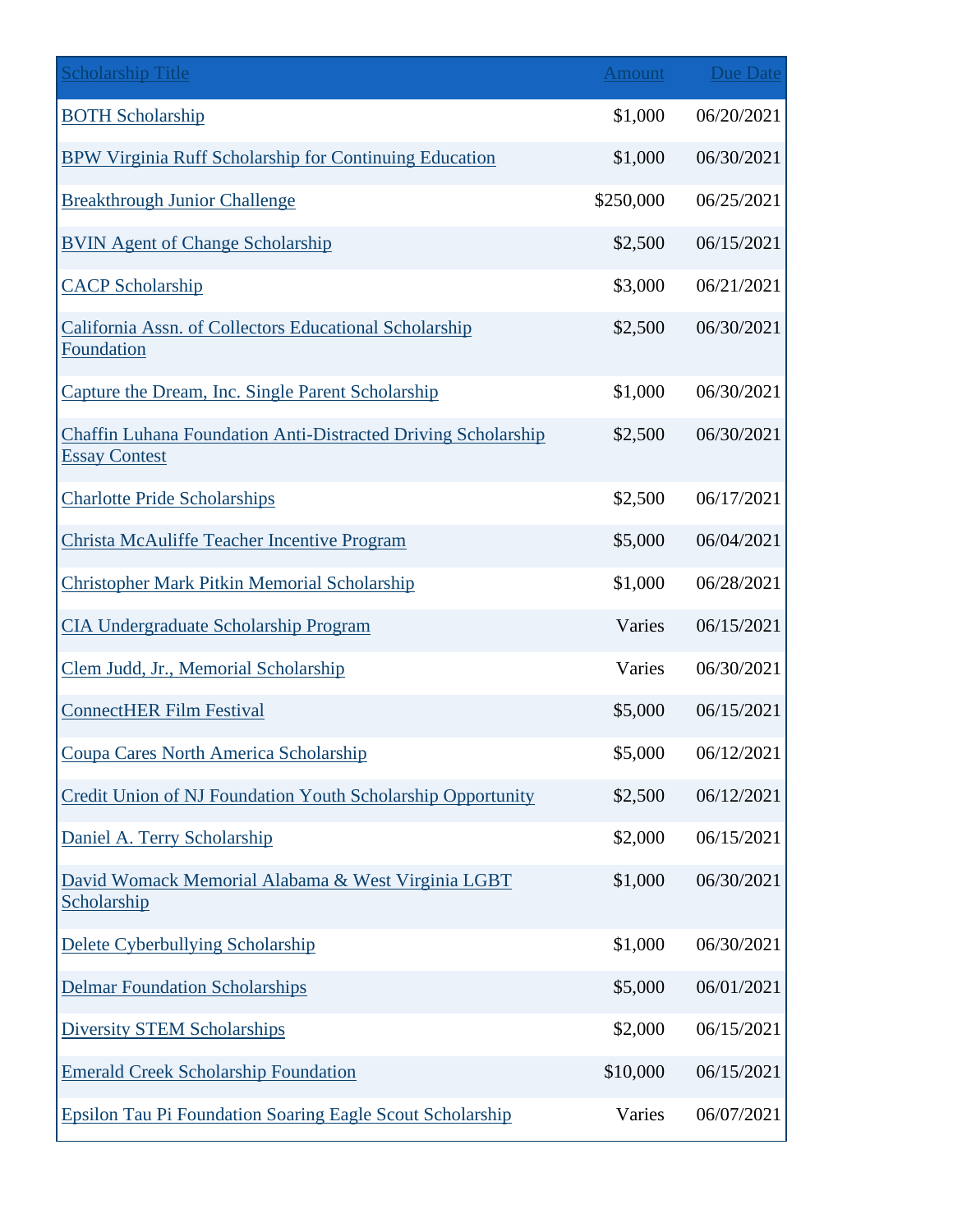| <b>Scholarship Title</b>                                          | <b>Amount</b> | <b>Due Date</b> |
|-------------------------------------------------------------------|---------------|-----------------|
| <b>Excellence in Character Scholarship</b>                        | Varies        | 06/17/2021      |
| Father Michael J. McGivney Vocations Scholarship                  | Varies        | 06/01/2021      |
| Festival da Cultura Portuguesa                                    | \$5,000       | 06/08/2021      |
| <b>First Presbyterian Church of Shreveport Scholarship</b>        | \$4,000       | 06/30/2021      |
| <b>Florence Smith Powers Memorial Scholarship</b>                 | \$5,000       | 06/01/2021      |
| Forward Freethought First in the Family Humanist Scholarship      | \$5,000       | 06/26/2021      |
| <b>Fourth Circuit Essay Contest</b>                               | \$2,000       | 06/01/2021      |
| Frank and Brennie Morgan Prize                                    | \$1,200       | 06/30/2021      |
| Furman University Furman Scholars Program                         | \$20,000      | 06/01/2021      |
| <b>Genesis Healthcare Foundation Scholarships</b>                 | Varies        | 06/11/2021      |
| <b>GFWC Women's Club of South County Scholarships</b>             | \$5,000       | 06/01/2021      |
| Golden Key Undergraduate Achievement Award                        | \$5,000       | 06/23/2021      |
| <b>Gwendolyn Brooks Poetry Award</b>                              | \$500         | 06/30/2021      |
| Hawaii Education Association (HEA) Student Teacher<br>Scholarship | \$2,000       | 06/15/2021      |
| Helen Gee Chin Scholarship Foundation                             | \$2,500       | 06/15/2021      |
| Horizon Scholarship                                               | Varies        | 06/30/2021      |
| Howard P. Rawlings Guaranteed Access (GA) Grant                   | \$19,100      | 06/01/2021      |
| <b>IAEE Helen Brett Scholarship</b>                               | \$5,000       | 06/01/2021      |
| Indiana Algebra Project College Scholarship                       | Varies        | 06/01/2021      |
| <b>Iranian-American Scholarship Fund</b>                          | Varies        | 06/06/2021      |
| <b>ISAC Monetary Award Program</b>                                | Varies        | 06/30/2021      |
| <b>Jack's Ride Cancer Scholarship</b>                             | \$1,000       | 06/30/2021      |
| Jacob Smaus SuperHero Scholarship                                 | \$1,000       | 06/01/2021      |
| <b>JAINA Academic Scholarship Program</b>                         | \$1,500       | 06/18/2021      |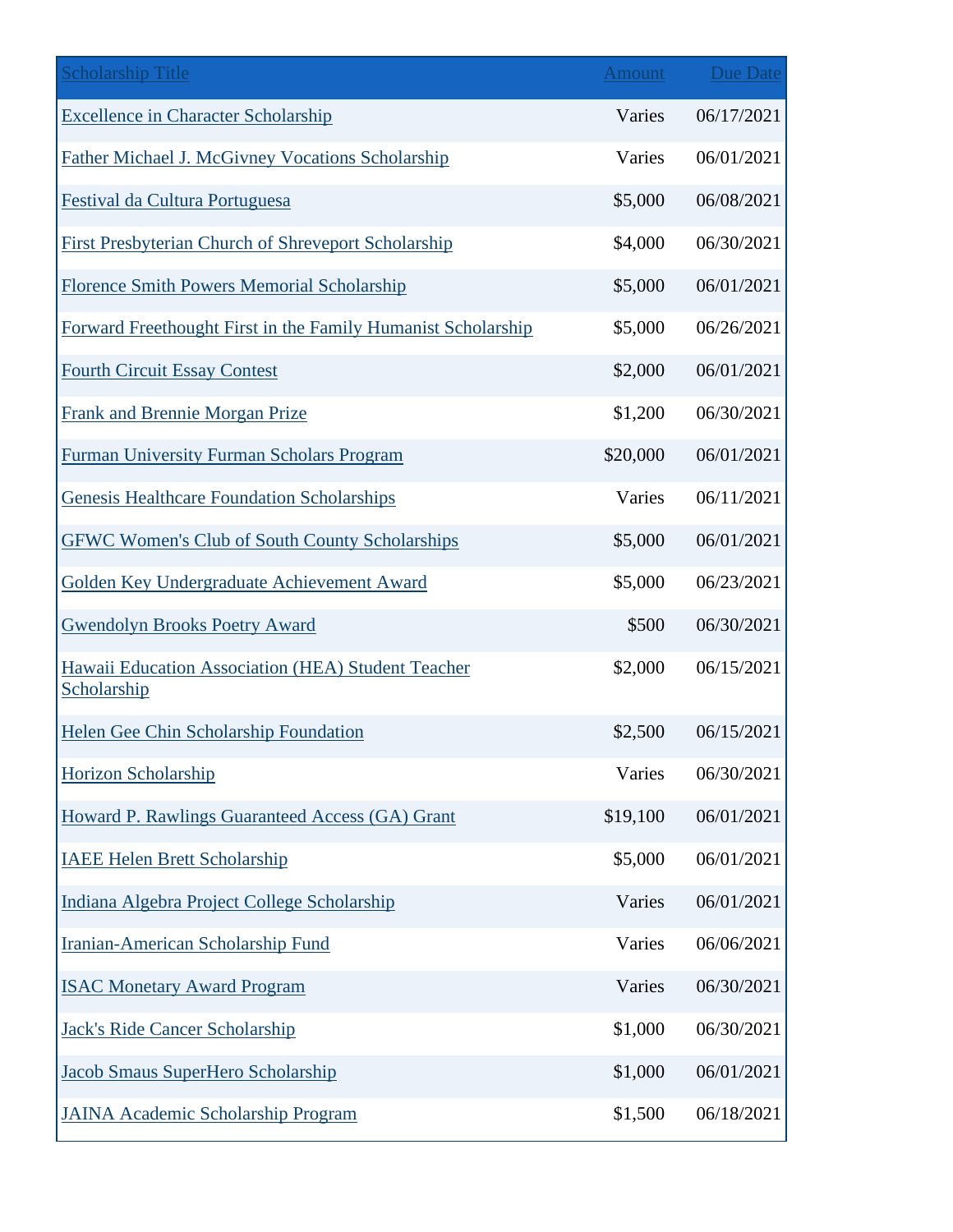| <b>Scholarship Title</b>                                                                 | <b>Amount</b> | Due Date   |
|------------------------------------------------------------------------------------------|---------------|------------|
| <b>James Beard Foundation Scholarship Program</b>                                        | Varies        | 06/11/2021 |
| Jane Austen Society of North America Essay Contest                                       | \$1,000       | 06/01/2021 |
| Jeff Zimpleman - Iowa Sister States Scholarship                                          | Varies        | 06/01/2021 |
| <b>Joe Francis Haircare Scholarships</b>                                                 | \$1,200       | 06/01/2021 |
| <b>John Sexton Essay Contest</b>                                                         | \$500         | 06/01/2021 |
| <b>Josh Gottheil Memorial Bone Marrow Transplant Career</b><br><b>Development Awards</b> | \$2,000       | 06/15/2021 |
| KASF Scholarship for Descendants of American Korean War<br><b>Veterans</b>               | \$5,000       | 06/08/2021 |
| Kearns Louis-Jean Memorial Scholarship                                                   | \$1,000       | 06/30/2021 |
| <b>Kentucky Nursing Incentive Scholarship Fund</b>                                       | \$3,000       | 06/01/2021 |
| Korean American Scholarship Foundation - Western Regional<br><b>Chapter</b>              | \$5,000       | 06/30/2021 |
| Korean American Scholarship Foundation-Eastern Regional<br><b>Chapter</b>                | Varies        | 06/30/2021 |
| Korean American Scholarship Foundation-Midwestern Regional<br><b>Chapter</b>             | \$5,000       | 06/30/2021 |
| Korean American Scholarship Foundation-Northeastern<br><b>Regional Chapter</b>           | \$5,000       | 06/30/2021 |
| Korean American Scholarship Foundation-Southern Regional<br><b>Chapter</b>               | \$5,000       | 06/30/2021 |
| Korean American Scholarship Foundation-Southwestern<br><b>Regional Chapter</b>           | \$5,000       | 06/30/2021 |
| <b>LaSPACE LURA Program</b>                                                              | \$5,000       | 06/10/2021 |
| Law Enforcement Officers' (LEO) Dependents Scholarship                                   | \$10,000      | 06/01/2021 |
| <b>Lucie Foundation Emerging Scholarships</b>                                            | \$2,500       | 06/15/2021 |
| <b>Lyon Arboretum Trail Building Internship</b>                                          | \$2,500       | 06/22/2021 |
| M. Hildred Blewett Fellowship                                                            | \$45,000      | 06/01/2021 |
| <b>Massachusetts Youth Soccer Student Scholarship</b>                                    | \$1,000       | 06/01/2021 |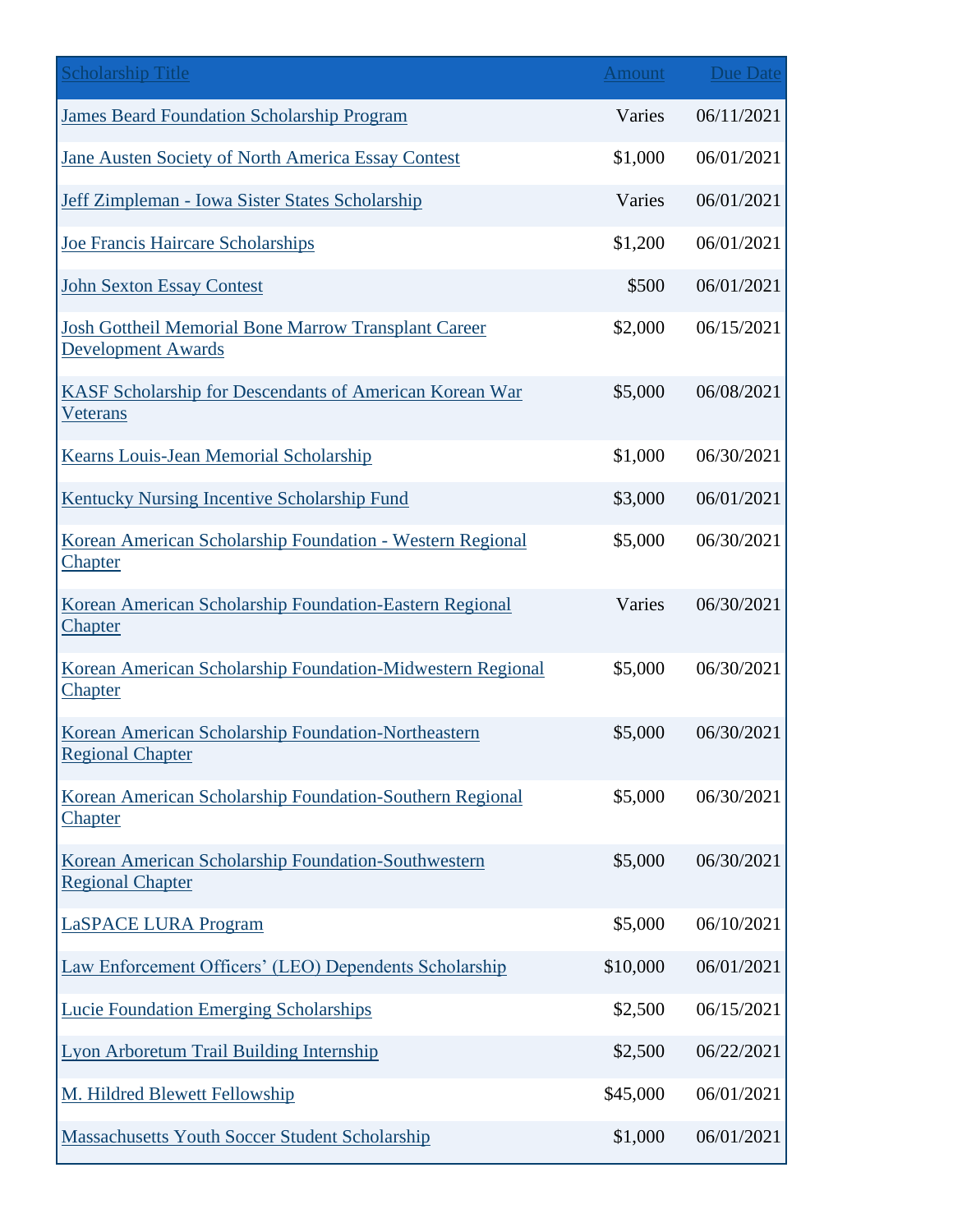| <b>Scholarship Title</b>                                                          | <b>Amount</b> | Due Date   |
|-----------------------------------------------------------------------------------|---------------|------------|
| Metro Youth Football Alumni Scholarship                                           | \$1,500       | 06/20/2021 |
| Michael Hakeem Memorial Essay Contest for Freethinking<br><b>College Students</b> | \$3,500       | 06/01/2021 |
| Milton Fisher Scholarship for Innovation and Creativity                           | \$20,000      | 06/01/2021 |
| <b>NAMI Merit Scholarship</b>                                                     | Varies        | 06/11/2021 |
| <b>NASA Iowa Space Grant Consortium Scholarship</b>                               | \$5,000       | 06/22/2021 |
| National Capital Texas A&M Club Scholarship                                       | Varies        | 06/08/2021 |
| <b>National Potato Council Scholarship</b>                                        | \$10,000      | 06/15/2021 |
| <b>Navigate Your Future Scholarship</b>                                           | \$2,500       | 06/25/2021 |
| <b>NES Scholarship Program</b>                                                    | \$25,000      | 06/29/2021 |
| <b>New York Senate Graduate Fellowships</b>                                       | \$40,000      | 06/24/2021 |
| <b>New York State HESC Tuition Assistance Program</b>                             | \$5,165       | 06/30/2021 |
| <b>NEWH Washington DC Metro Area Scholarship</b>                                  | \$75,000      | 06/19/2021 |
| <b>NJ Sharing Network Scholarship</b>                                             | Varies        | 06/01/2021 |
| Northwestern University Fermi Scholarship                                         | \$5,000       | 06/01/2021 |
| <b>NVM Scholarships</b>                                                           | \$1,500       | 06/01/2021 |
| <b>NWSA Lesbian Caucus Award</b>                                                  | \$500         | 06/07/2021 |
| <b>NYS Memorial Scholarship</b>                                                   | \$24,880      | 06/30/2021 |
| Ocean Awareness Student Contest                                                   | \$1,500       | 06/14/2021 |
| <b>Oregon Sports Hall of Fame Scholarships</b>                                    | \$3,000       | 06/14/2021 |
| Out To Innovate Scholarships for LGBTQ+STEM Students                              | \$5,000       | 06/06/2021 |
| <b>Park Foundation Scholarship</b>                                                | \$2,000       | 06/01/2021 |
| <b>Pathways College Scholarship Opportunity</b>                                   | \$5,000       | 06/18/2021 |
| Paul E. "Truck" Tremain Memorial Scholarship Program                              | \$1,800       | 06/15/2021 |
| PBA Billy Welu Memorial Scholarship                                               | \$1,000       | 06/21/2021 |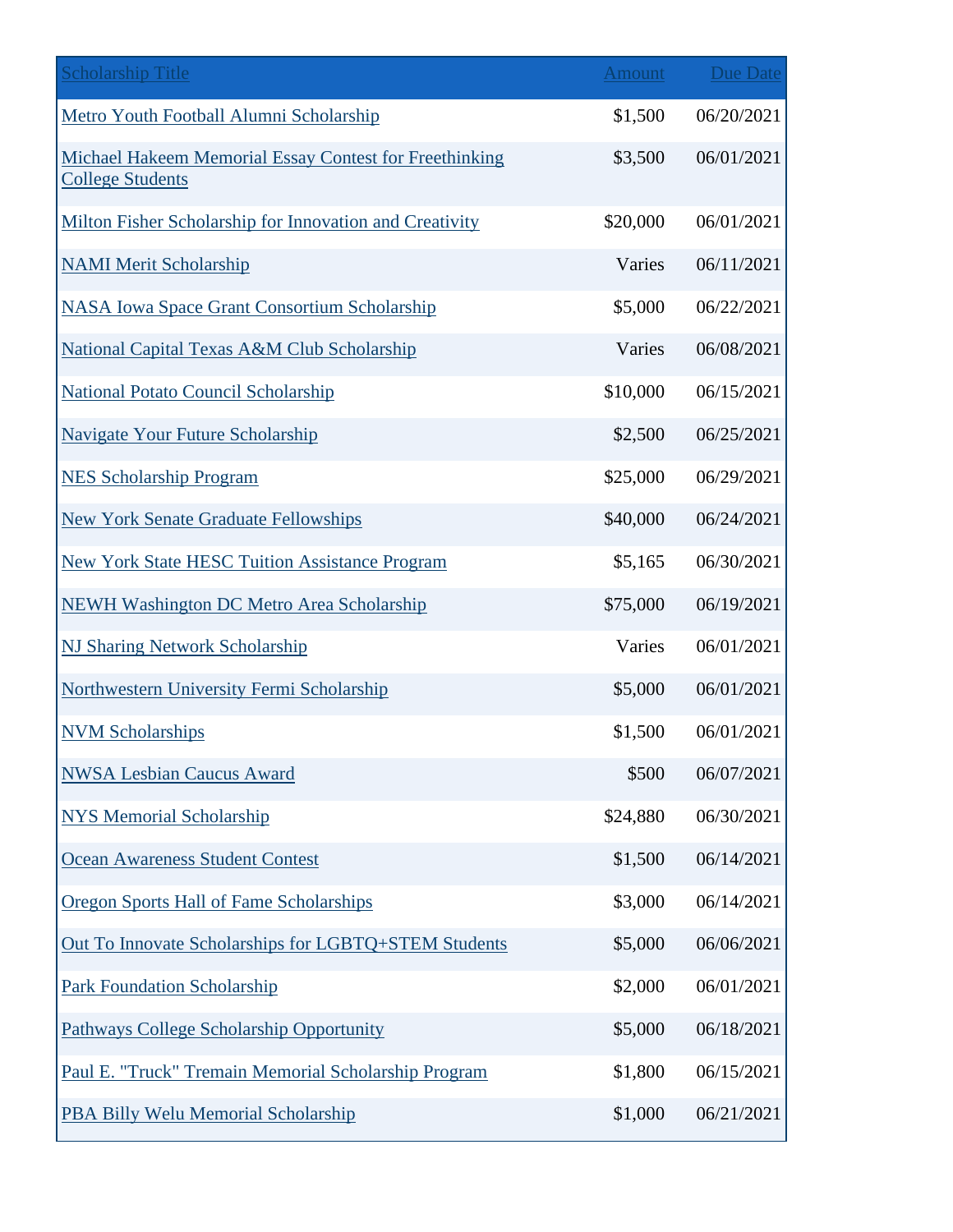| <b>Scholarship Title</b>                                                | Amount  | <b>Due Date</b> |
|-------------------------------------------------------------------------|---------|-----------------|
| Pedro Zamora Young Leaders Scholarship                                  | \$5,000 | 06/29/2021      |
| Phillips Community College - Great River Promise Scholarship            | Varies  | 06/01/2021      |
| Phoenix AISES Scholarship                                               | \$1,000 | 06/30/2021      |
| <b>PRCUA Education Scholarship</b>                                      | Varies  | 06/01/2021      |
| <b>PRCUA Fraternal Scholarship</b>                                      | \$2,000 | 06/01/2021      |
| Professional Women of Winston-Salem Scholarship Fund                    | \$2,000 | 06/30/2021      |
| Prusch Farm Park Agricultural Scholarship                               | \$1,000 | 06/30/2021      |
| <b>Quatrefoil Library Scholarship</b>                                   | \$1,000 | 06/01/2021      |
| R.W. "Bob" Holden Scholarship                                           | Varies  | 06/30/2021      |
| <b>Ramblers Scholarship for LGBTQI Student Athletes</b>                 | \$2,500 | 06/01/2021      |
| <b>Recycling Research Foundation National Scholarship</b>               | \$5,000 | 06/01/2021      |
| <b>Rheumatoid Patient Foundation Scholarship Program</b>                | \$1,000 | 06/15/2021      |
| Richard R. Tufenkian Scholarship                                        | Varies  | 06/25/2021      |
| Rita Schaffer Young Investigator Award                                  | Varies  | 06/14/2021      |
| Robert Hatoff "Center of the Plate" Memorial Scholarship                | \$5,000 | 06/01/2021      |
| S.I.S.T.A.s of Middle Georgia Scholarship                               | \$1,000 | 06/01/2021      |
| <b>Santa Rosa Ninety-Nines Aviation Scholarship</b>                     | \$3,000 | 06/15/2021      |
| <b>Sault Tribe Higher Education Grant Program</b>                       | Varies  | 06/01/2021      |
| <b>Scholarship Program for Young Pianists</b>                           | \$1,000 | 06/15/2021      |
| Sealant, Waterproofing, and Restoration (SWR) Foundation<br>Scholarship | \$1,500 | 06/30/2021      |
| <b>Shannon O'Daniel Memorial Scholarship</b>                            | \$1,000 | 06/21/2021      |
| <b>SMA Foundation Student Scholarship</b>                               | Varies  | 06/01/2021      |
| <b>SMA Native American STEM Scholarship</b>                             | \$1,500 | 06/12/2021      |
| <b>SMRP Scholarship</b>                                                 | \$2,000 | 06/17/2021      |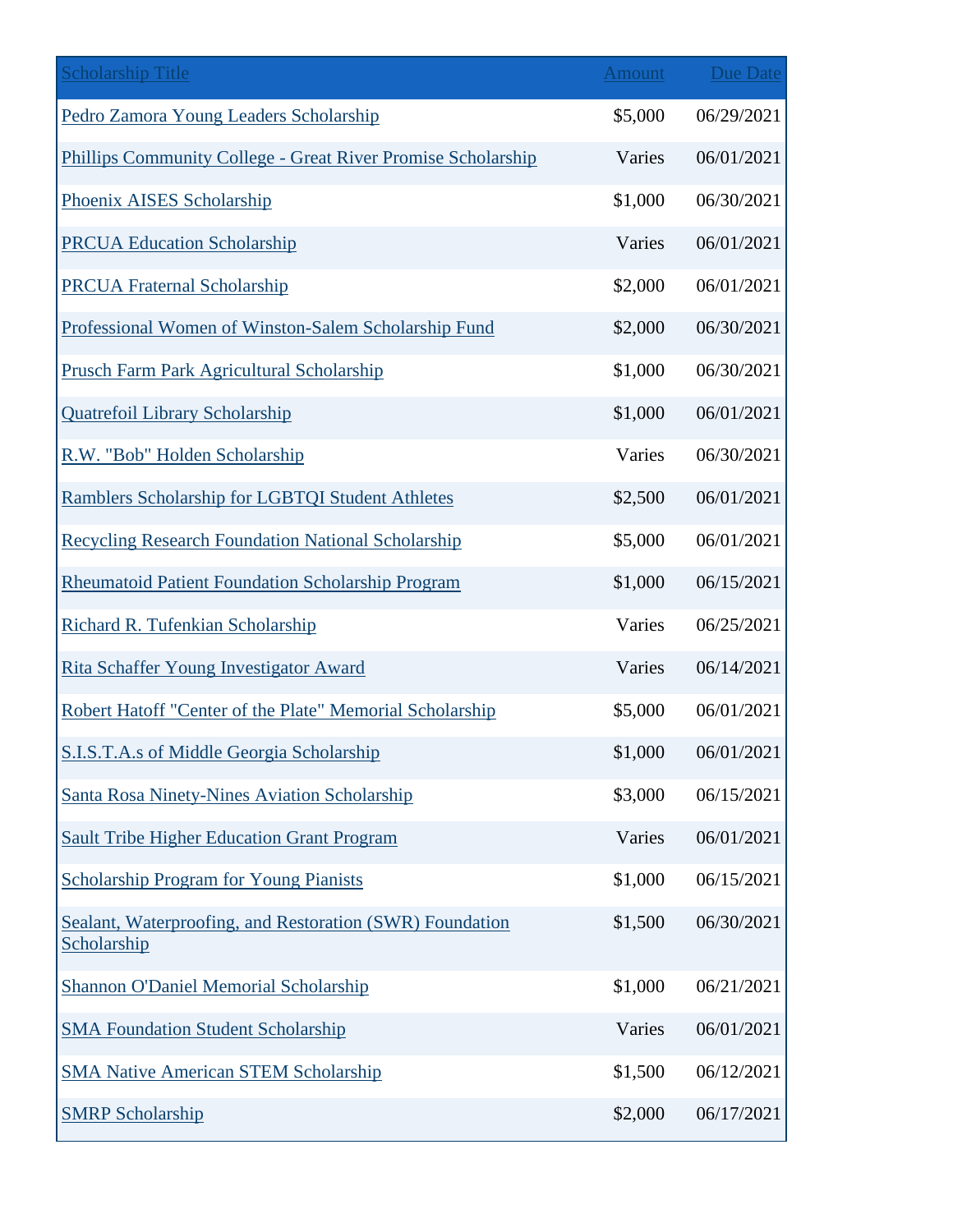| <b>Scholarship Title</b>                                            | <b>Amount</b> | <b>Due Date</b> |
|---------------------------------------------------------------------|---------------|-----------------|
| <b>Sonny Roden Memorial Scholarship</b>                             | \$2,500       | 06/05/2021      |
| Soozie Courter Hemophilia Scholarship Program                       | Varies        | 06/11/2021      |
| <b>South Carolina Tuition Grants Program</b>                        | Varies        | 06/30/2021      |
| <b>SRK Consulting Inc. Graduate Scholarship Program</b>             | \$3,000       | 06/30/2021      |
| <b>Stuck At Prom Scholarship Contest</b>                            | \$10,000      | 06/08/2021      |
| SW Neighborhood Assembly's Education & Scholarship Task<br>Force    | \$5,000       | 06/30/2021      |
| Ted Rollins Eco Scholarship                                         | \$1,000       | 06/01/2021      |
| The American Indian Science and Engineering Society<br>Scholarships | Varies        | 06/14/2021      |
| The Collegiate Inventors Competition                                | \$100,000     | 06/14/2021      |
| The Cure Cancer Support Scholarship                                 | \$5,000       | 06/01/2021      |
| The David Scholarship                                               | \$1,000       | 06/30/2021      |
| The David Womack Memorial West Virginia LGBT Scholarship            | \$1,000       | 06/30/2021      |
| The Desire To Inspire Scholarship                                   | \$1,000       | 06/07/2021      |
| The Houtan Scholarship Foundation                                   | \$3,500       | 06/01/2021      |
| The Luther and Mary Ida Vandross Scholarship                        | \$6,000       | 06/12/2021      |
| The Mid-Atlantic STA Foundation                                     | \$5,000       | 06/15/2021      |
| The RTIP/XpressBet Scholarship                                      | \$5,000       | 06/01/2021      |
| The Ruth Scholarship                                                | \$1,000       | 06/30/2021      |
| The TCA Gareth Morgan Student Teacher Scholarship                   | Varies        | 06/14/2021      |
| The VANROSS Foundation                                              | \$500         | 06/30/2021      |
| The Vipin Agrawal Memory Scholarship Fund Inc.                      | \$1,000       | 06/30/2021      |
| The Whelan Foundation Scholarship Program                           | \$10,000      | 06/01/2021      |
| The Woman's Century Club Scholarship                                | \$2,000       | 06/30/2021      |
| The Women in Aerospace Foundation Scholarship                       | \$2,000       | 06/16/2021      |